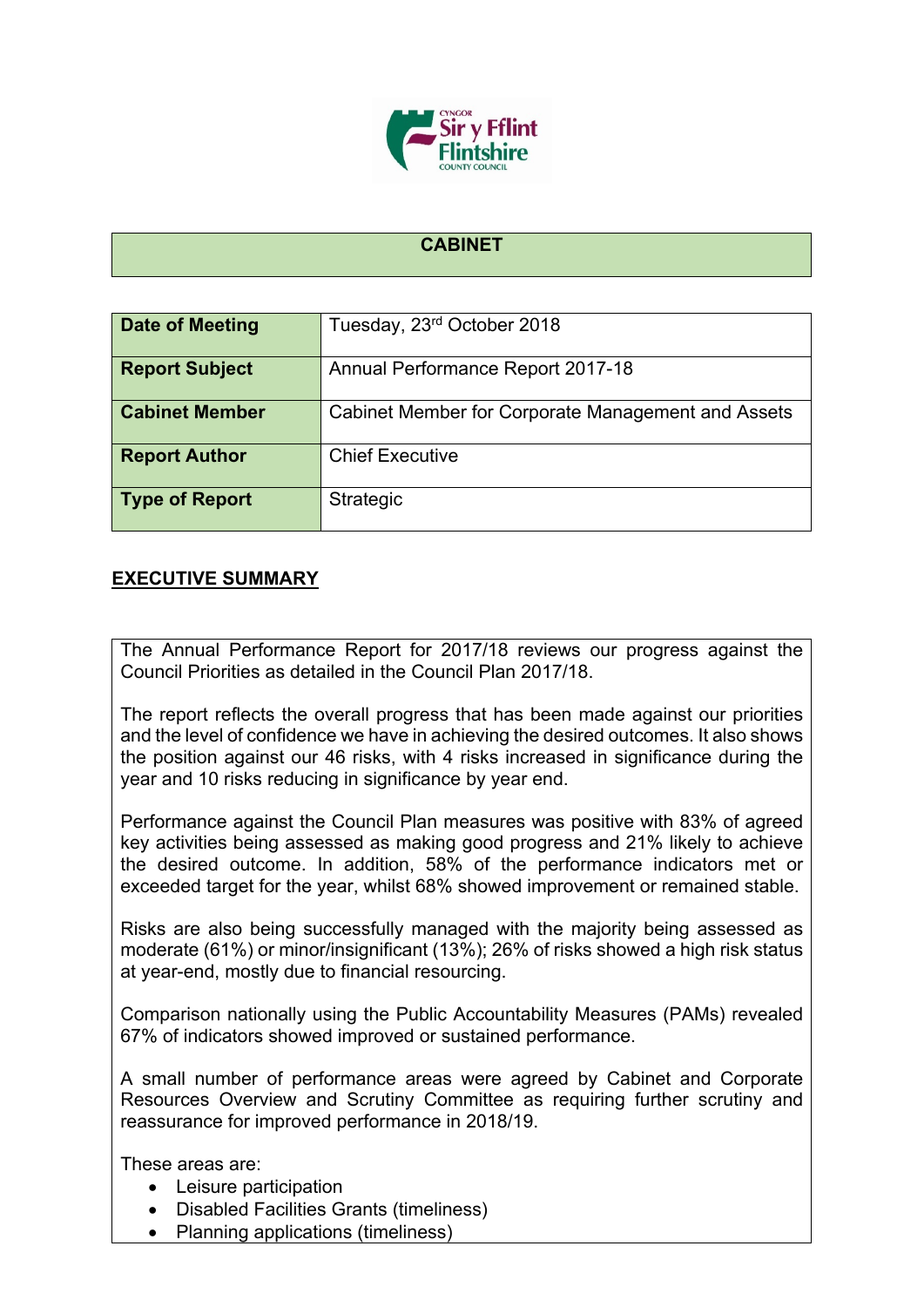The three service areas have all considered the annual turnout figures and provided explanation and/or changes in processes and procedures to improve performance in-year.

The report provides this detail for reassurance, along with insight into any identified risks.

| <b>RECOMMENDATIONS</b> |                                                                                                   |
|------------------------|---------------------------------------------------------------------------------------------------|
|                        | To endorse the 2017/18 Annual Performance Report                                                  |
| 2                      | To endorse the improvement actions for the areas of service under-<br>performance during 2017/18. |
| 3                      | To receive a mid-year progress report against the improvement actions in<br>November.             |

## **REPORT DETAILS**

| 1.00 | <b>COUNCIL PERFORMANCE 2017/18</b>                                                                                                                                                                                                                                                                                                                                                                                                             |
|------|------------------------------------------------------------------------------------------------------------------------------------------------------------------------------------------------------------------------------------------------------------------------------------------------------------------------------------------------------------------------------------------------------------------------------------------------|
| 1.01 | The Annual Performance Report (the Report) meets the statutory<br>requirement to publish an Improvement Plan as required by the Local<br>Government (Wales) Measure (2009) (the Measure). The report must be<br>published by 31st October each year. The purpose of the report is to account<br>for the organisation's previous year's performance against its Improvement<br>Priorities. Our 'Improvement Plan' is called our 'Council Plan.' |
| 1.02 | The requirements of the Measure are met through the "forward looking"<br>document; the Council Plan 2017/18. This sets out the vision and priorities<br>for the Council. The second statutory requirement of the Measure is met by<br>this Annual Performance Report, which reviews progress on commitments<br>made in the previous year.                                                                                                      |
| 1.03 | The Annual Performance Report must be approved by the full Council prior<br>to publication.                                                                                                                                                                                                                                                                                                                                                    |
| 1.04 | The Annual Performance Report for 2017/18 reviews our progress against<br>the Priorities as detailed in the Council Plan 2017/18. This assessment<br>takes into consideration assessments of our performance for each of the<br>Improvement Priorities through:                                                                                                                                                                                |
|      | Progress against key actions and projects<br>$\bullet$<br>Progress against identified risks and challenges<br>$\bullet$<br>Performance indicator outturns (target and trend analysis)<br>$\bullet$<br>Regulatory, audit and inspection activity                                                                                                                                                                                                |
| 1.05 | <b>Progress against Key Activities</b><br>Overall good progress has been made against the 2017/18 Council Plan<br>priorities and there is a high level of confidence in the achievement of                                                                                                                                                                                                                                                     |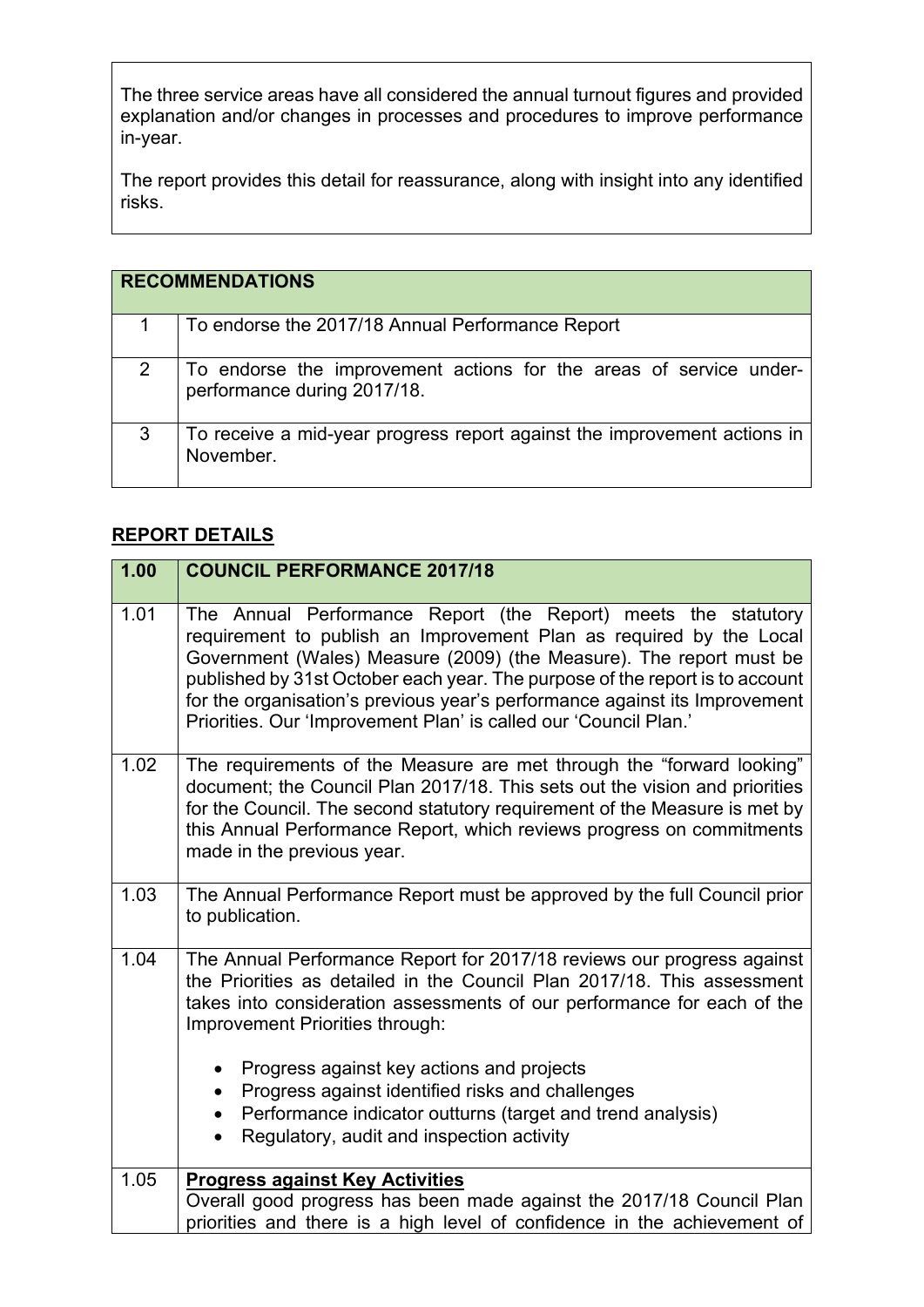|      | desired outcomes. The Report summaries progress against the key<br>activities supporting the priorities as follows:                                                                     |
|------|-----------------------------------------------------------------------------------------------------------------------------------------------------------------------------------------|
|      | Progress:                                                                                                                                                                               |
|      | • We are making good progress in 83% (48)                                                                                                                                               |
|      | • We are making satisfactory progress in 17% (10)                                                                                                                                       |
|      | <b>Outcome:</b>                                                                                                                                                                         |
|      | • We have a high level of confidence in the achievement of 74% (43).                                                                                                                    |
|      | We have a medium level of confidence in the achievement of 26%<br>(15).                                                                                                                 |
| 1.06 | <b>Progress against Risks and Challenges</b>                                                                                                                                            |
|      | Good progress was made in managing our risks. Analysis of the year end<br>risk levels for the 46 strategic risks identified in the Council Plan is as<br>follows:                       |
|      | • 69.6% (32) risks remained the same.                                                                                                                                                   |
|      | $\bullet$ 21.7% (10) risks reduced<br>8.7% (4) risks increased                                                                                                                          |
|      |                                                                                                                                                                                         |
| 1.07 | <b>Performance Indicator Outturns</b><br>The Report summaries our performance against the Council Plan measures<br>and also nationally using the Public Accountability Measures (PAMs). |
|      | <b>Council Plan Measures</b><br>Assessment of actual performance against target:                                                                                                        |
|      | 58% (64) of performance measures achieved target or better.<br>$\bullet$                                                                                                                |
|      | 34% (37) of performance measures missed target within an<br>acceptable margin                                                                                                           |
|      | • 8% (9) of performance measures significantly missed target.                                                                                                                           |
|      | Analysis of trend was also undertaken. This is a comparison of current<br>year performance with that of the previous year.                                                              |
|      | Where trend analysis could be undertaken: -                                                                                                                                             |
|      | 55 (68%) of performance measures showed improved performance;                                                                                                                           |
|      | 19 (23%) showed performance which had downturned when<br>compared with the previous year; and                                                                                           |
|      | 7 (9%) had maintained the same level of performance.                                                                                                                                    |
|      | <b>Public Accountability Measures</b><br>67% of these national measures maintained or improved performance<br>against 2016/17.                                                          |
|      | Our quartile profile over previous years is as follows:                                                                                                                                 |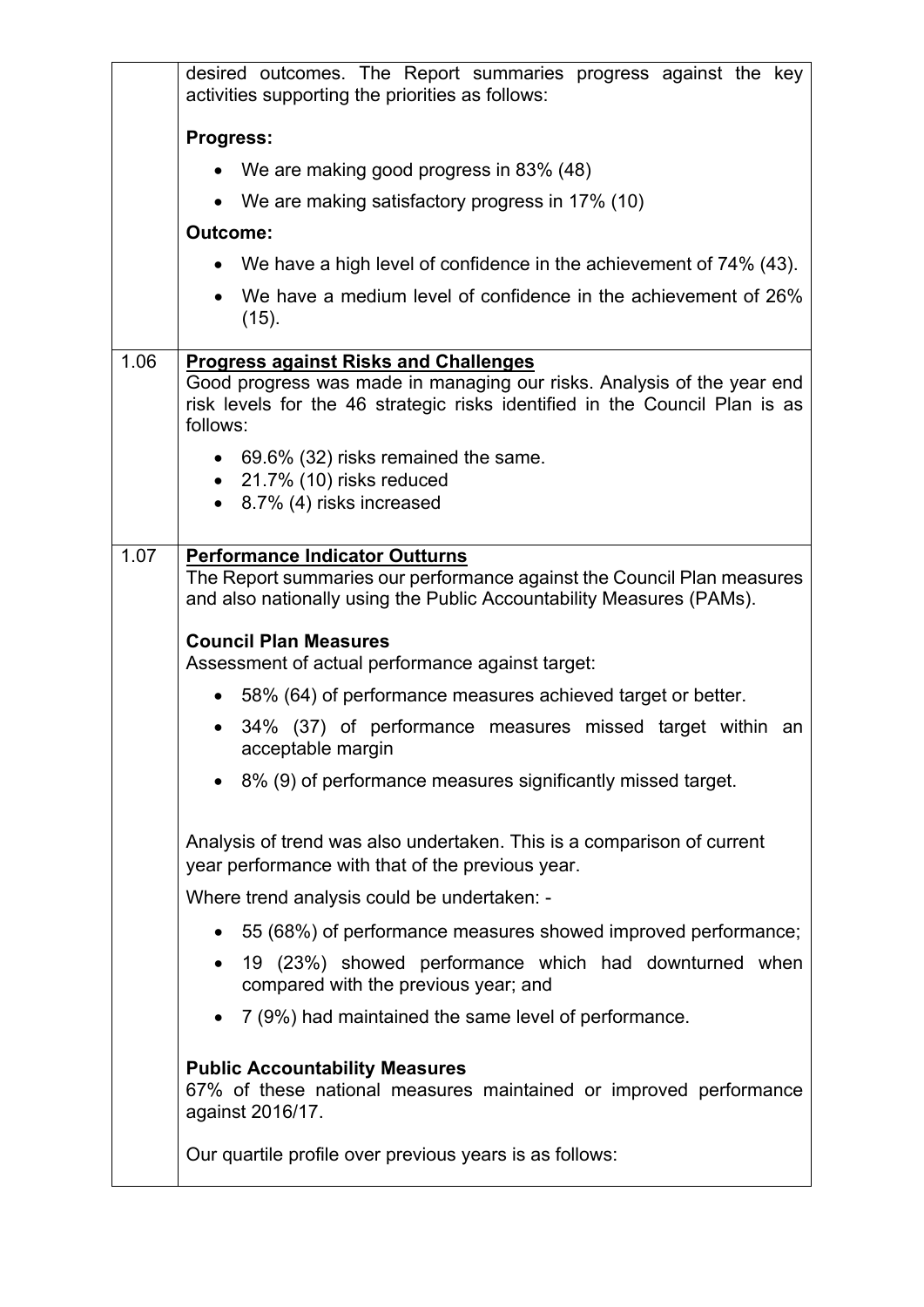|      | Number of PIs by quarter by year<br>OU go er quarte                                                                                                                                                                                                                                                                                                                                                             |
|------|-----------------------------------------------------------------------------------------------------------------------------------------------------------------------------------------------------------------------------------------------------------------------------------------------------------------------------------------------------------------------------------------------------------------|
|      | 6<br>5<br>5<br>з<br>2<br>2<br>2<br>2016-17<br>2015-16<br>2017-18                                                                                                                                                                                                                                                                                                                                                |
|      |                                                                                                                                                                                                                                                                                                                                                                                                                 |
|      | The three 4 <sup>th</sup> quartile indicators are referred to elsewhere in this report.                                                                                                                                                                                                                                                                                                                         |
| 1.08 | <b>Regulation, Audit and Inspection Activity</b><br>The Wales Audit Office publishes an Annual Improvement Report (AIR)<br>each year on behalf of the Auditor General for Wales. The AIR published in<br>September<br>2018<br>for Flintshire summarised<br>the<br>findings<br>and<br>recommendations from the various reports that have been produced.                                                          |
|      | Overall the Auditor General concluded that:                                                                                                                                                                                                                                                                                                                                                                     |
|      | "The Council is meeting its statutory requirements in relation to continuous<br>improvement."                                                                                                                                                                                                                                                                                                                   |
| 1.09 | The statutory requirements of the Measure are met through a concentration<br>on the Council's Priorities.                                                                                                                                                                                                                                                                                                       |
| 1.10 | The Report will be available via the Council's website. Paper copies can be<br>generated as required and the supporting documents which provide the<br>more detailed information will be available as 'hyperlinked' documents.                                                                                                                                                                                  |
|      | A more engaging and web-enabled summary of the Report will be included<br>within the e-magazine 'Your Council'.                                                                                                                                                                                                                                                                                                 |
| 1.11 | Both Cabinet and Corporate Resources Overview and Scrutiny Committee<br>considered a number of performance areas which under-performed<br>(downward trend and /or low quartile benchmark position) during 2017/18.<br>From these areas an outline response was agreed (Appendix 2), with a<br>number of areas still requiring further in-depth scrutiny to ensure<br>improvement in performance during 2018/19. |
|      | The three identified areas are:<br>Leisure participation<br>$\bullet$<br>• Disabled Facilities Grants (timeliness)<br>• Planning applications (timeliness)                                                                                                                                                                                                                                                      |
|      | The context and/or actions to improve performance are captured in<br>Appendix 3.                                                                                                                                                                                                                                                                                                                                |
| 1.12 | Progress against these action plans with mid-year performance will be<br>monitored and reported in November as part of the mid-year performance<br>reports.                                                                                                                                                                                                                                                     |

 $\overline{\phantom{0}}$ 

 $\mathsf{r}$